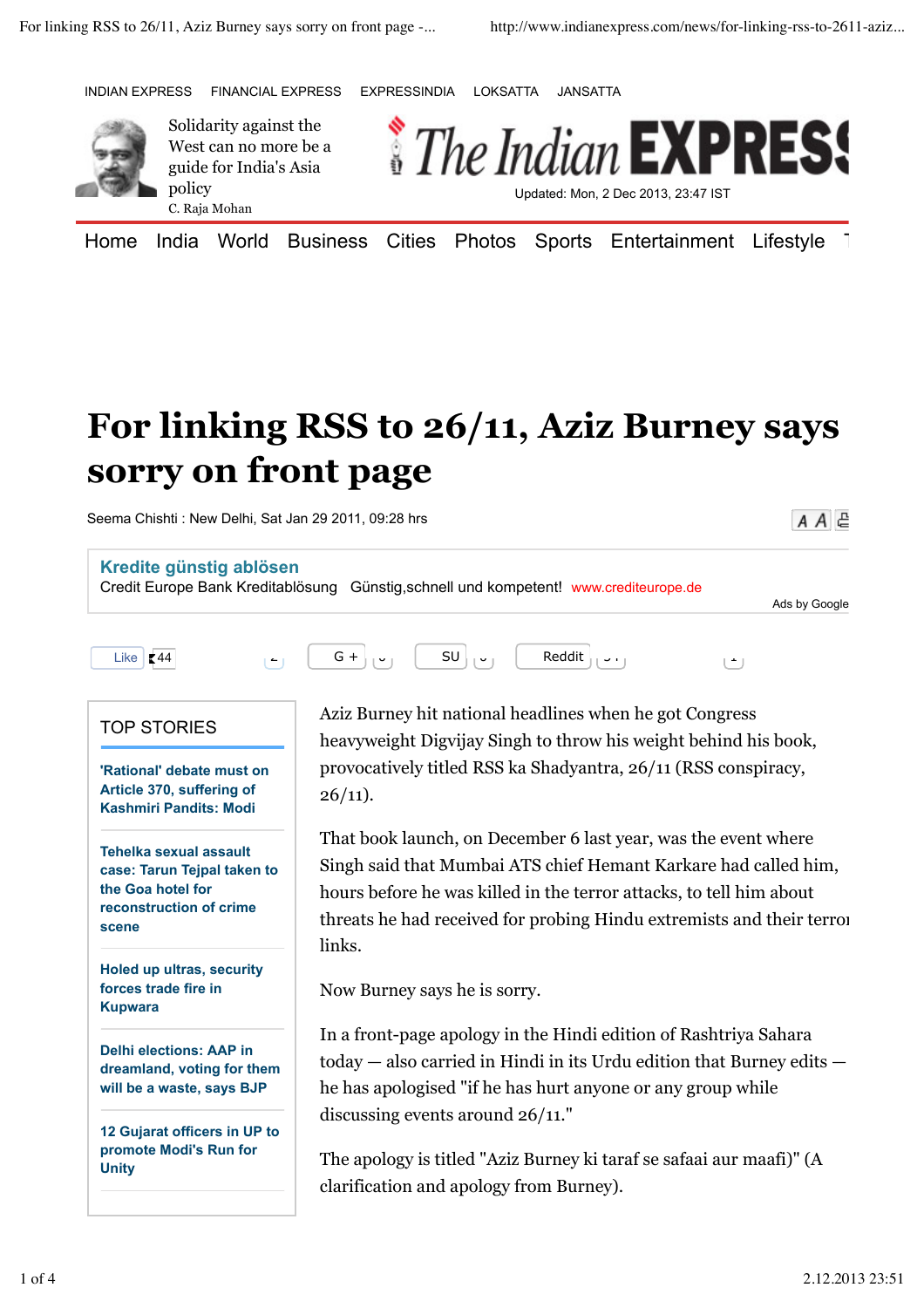For more than two years since the Mumbai attacks, Burney has been presenting what he calls an

 $F$ "alternative" picture through a series of more than 100 articles, culminating in the book published both in Urdu and in Hindi.

HOT TOPICS

 $\beta$ pook and is happy to change the title" if that would assuage feelings. He said today that he would like to "clarify and apologise if he has hurt anyone by the title of his

Big Littl

<sub>I</sub>Said Burney: "I am an Indian and stand by my government on all international matters. I will never do anything to compromise its position in the rest of the world."

<sup>ç</sup><br>He cited a piece he wrote on December 17 last year entitled, Hafiz Sayed hamara apraadhi hai, ise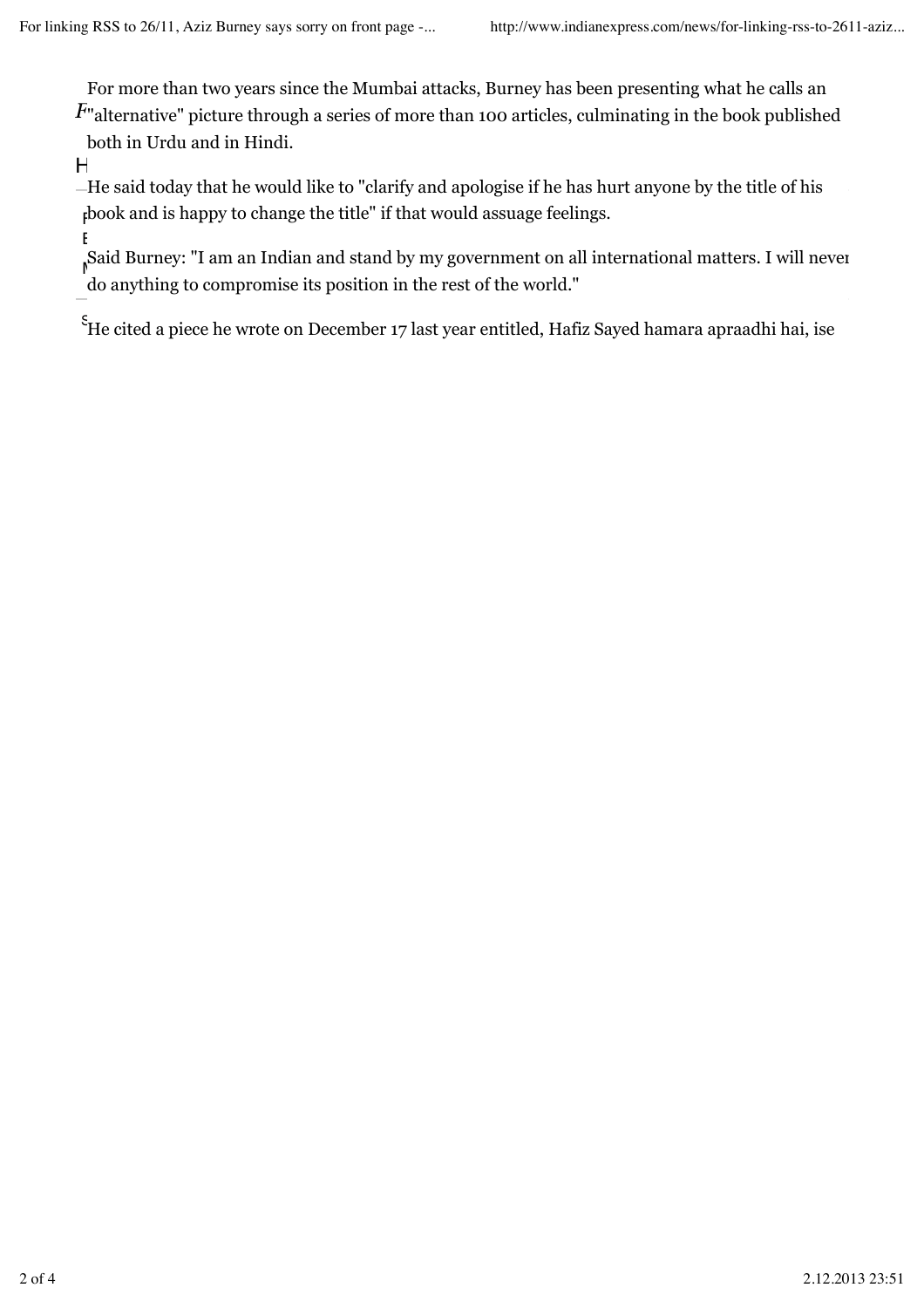For linking RSS to 26/11, Aziz Burney says sorry on front page -... http://www.indianexpress.com/news/for-linking-rss-to-2611-aziz...